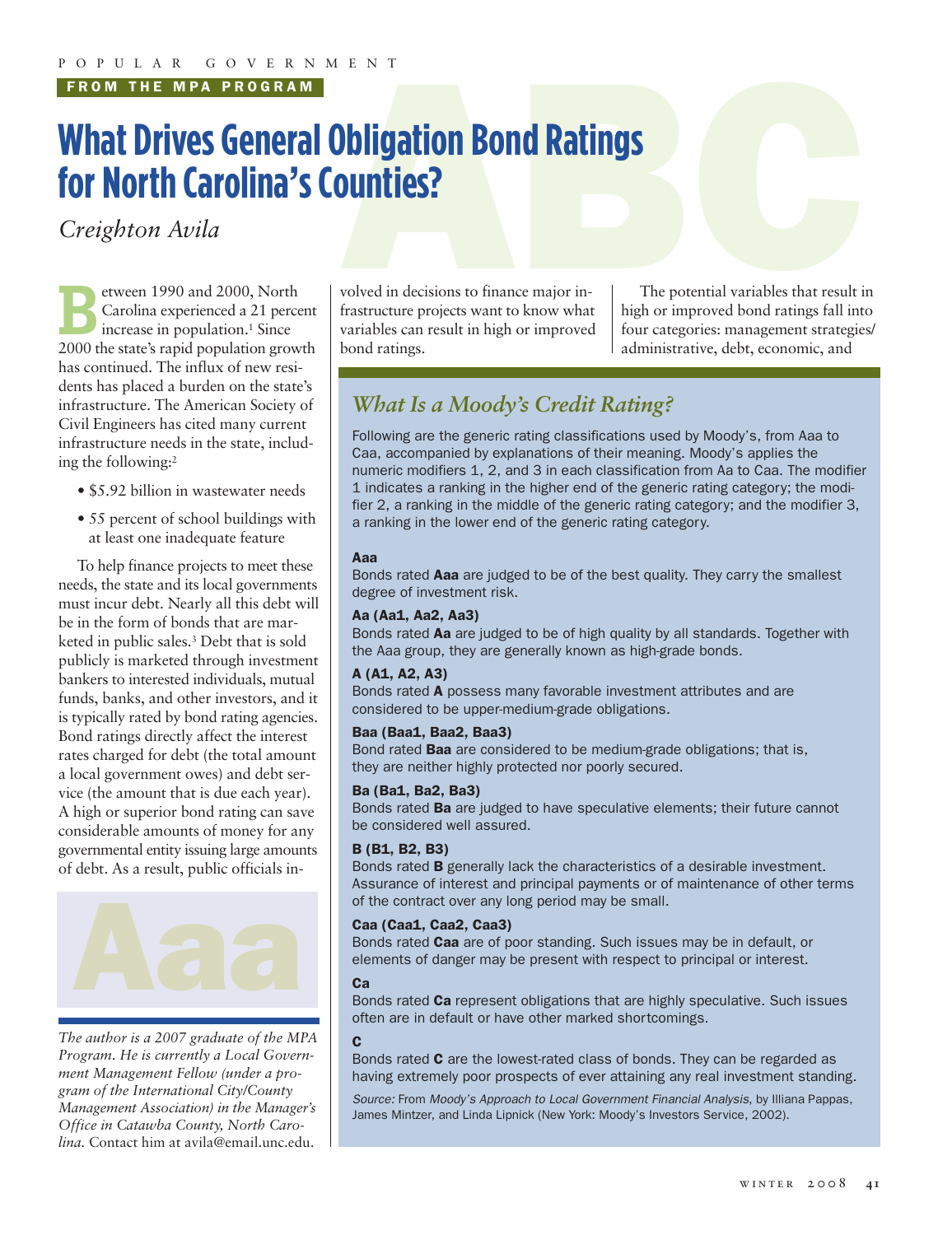financial. Moody's Investors Service has stated, "Each of the four credit categories carries equal weight."4

This article reports the results of a study examining how selected variables from the four credit categories influence general obligation (G.O.) bond ratings for the seventy-seven North Carolina counties that have a Moody's Investors Service rating. (For an explanation of Moody's ratings, see the sidebar on page 41.) The study used Moody's ratings for two reasons. First, Moody's rates the G.O. bonds of more North Carolina counties than do its two competitors, Standard & Poor's and Fitch Ratings: 77, versus 73 and 15, respectively. Second, earlier research on which the study builds uses Moody's ratings exclusively.

The article also reports what variables influence bond ratings for North Carolina counties when the counties are grouped by population: large (200,000 and up), medium-sized (50,000–199,999), and small (49,999 and below).

# **Background**

The approach to identifying the bond rating variables in this study is based on an initial analysis by economics professors Paul Farnham and George Cluff of Georgia State University. <sup>5</sup> Unlike the Farnham and Cluff study, which focused on bond rating variables for municipalities nationwide, this study looks exclusively at variables affecting North Carolina's counties. (For examples of the bond ratings of selected North Carolina counties, see the sidebar on this page.)

# **Methodology**

To determine what variables are currently influencing North Carolina counties' G.O. bond ratings, a linear regression and a correlation matrix were employed.6 The linear regression analyzed variables influencing the bond ratings for all North Carolina counties, and the correlation matrix evaluated the effect of these variables on the bond ratings when North Carolina counties were grouped by population.

All the variables studied in the linear regression and the correlation matrix were ones that Moody's or Farnham and Cluff identified as important to

local government G.O. bond ratings. (For a list of the variables, see Table 1.) The variables represented all four of Moody's rating categories.

# **Results and Discussion**

First, I present and discuss the results of the regression analysis. Then I present the results from the correlation matrix relating to North Carolina counties of different population groups.

# **Regression Analysis**

Of the eleven variables selected, six were statistically significantly related to the G.O. bond ratings for all counties: percentage of property tax levy collected, net debt per capita, net debt as a percentage of appraised property valuation, median household income, population per square mile, and property tax growth. The remaining five variables full value per capita, percentage of housing units built before 1940, percentage change in population, fund balance, and change in fund balance—had statistically nonsignificant relationships. Both the significant and the nonsignificant variables related to bond ratings in ways that were expected, unexpected, and, in a few cases, thought-provoking.

# **Expected Findings**

As expected, three variables had significant relationships with North Carolina G.O. bond ratings: percentage of property tax levy collected, net debt per capita, and median household income. The first and third variables had positive relationships; the second variable, a negative relationship.7

# **Unexpected Findings**

Three other variables that were significantly related to county G.O. bond ratings produced surprising findings:

**• Net debt as a percentage of appraised property valuation.** This variable had a positive relationship with G.O. bond ratings of North Carolina's counties. That is, when the level of net debt as a percentage of appraised property valuation went up in a county, so did its bond rating. This finding contrasts with literature suggesting that the more

# *Examples of North Carolina Counties with Various Moody's Ratings for G.O. Bonds (2006)*

Aaa—Durham County Aa1—Guilford County Aa2—Catawba County Aa3—Gaston County A1—Onslow County A2—Currituck County A3—Halifax County Baa1—Hertford County Baa2—Graham County

There are no counties in North Carolina with ratings of less than Baa2.

*Source:* Moody's Investors Service.



# Table 1. **Variables Studied, by Category**

| Category       | <b>Variable</b>                                                  |  |
|----------------|------------------------------------------------------------------|--|
| Administrative | Percentage of property<br>tax levy collected                     |  |
| Debt           | Net debt per capita                                              |  |
|                | Net debt as a percent-<br>age of appraised<br>property valuation |  |
| Economic       | Full value per capita                                            |  |
|                | Median household<br>income                                       |  |
|                | Percentage of housing<br>units built before<br>1940              |  |
|                | Population per<br>square mile                                    |  |
|                | Percentage change in<br>population<br>$(1990 - 2000)$            |  |
|                | Property tax growth<br>$(2001 - 5)$                              |  |
| Financial      | Fund balance                                                     |  |
|                | Change in fund balance<br>$(2001 - 5)$                           |  |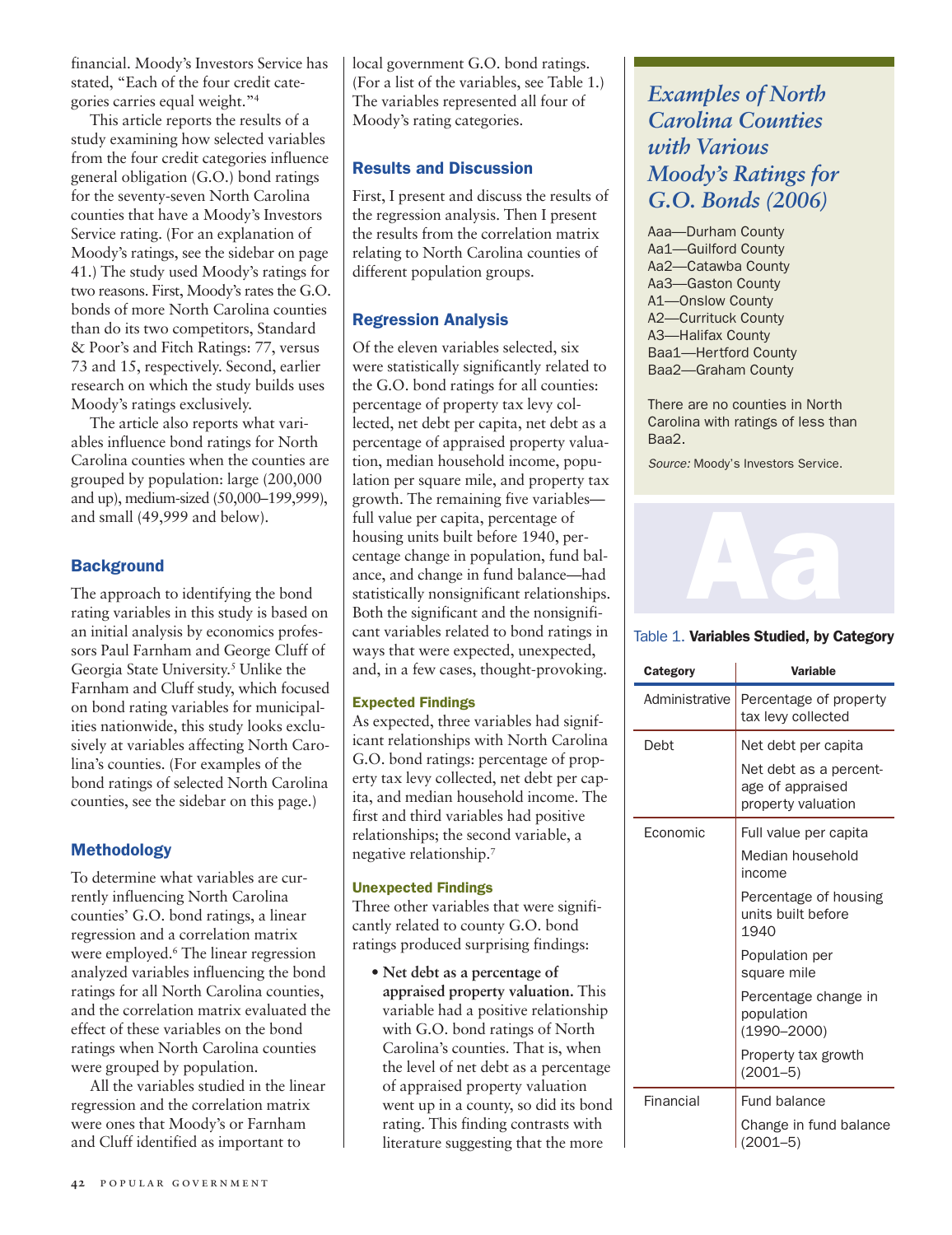debt a county or another local government carries, the higher the chance it will see adverse credit implications.8 The fact that the largest North Carolina counties, which have the highest bond ratings, are carrying, on average, more than double the net debt as a percentage of valuation that the medium-sized and small counties carry, may explain this finding.

- Which have the highest bond<br>
ratings, are carrying, on average,<br>
more than double the net debt as a<br>
percentage of valuation that the<br>
medium-sized and small counties<br>
carry, may explain this finding.<br>
 Property tax growt words, as the property tax grew in<br>
a county, the bond rating went<br>
Moody's reports citing property tax<br>
Moody's reports citing property tax<br>
moody's reports citing property tax<br>
and important variable in<br>
sustaining or in **• Property tax growth.** Property tax growth had a negative relationship with county bond ratings.<sup>9</sup> In other words, as the property tax grew in a county, the bond rating went down. This is inconsistent with Moody's reports citing property tax growth as an important variable in sustaining or increasing a bond rating.10 One explanation may be that between 2001 and 2005, a significant number of North Carolina's small and medium-sized counties saw a relatively larger increase in their property tax revenues than large counties did. More research is needed relating property tax growth and bond ratings in jurisdictions of different sizes.
- ationship with G.O. bond ratings.<br>
Thus, as population density in-<br>
creased in a county, its bond rating<br>
rose. This finding might be expected<br>
because it suggests that as a county<br>
becomes more urban, its wealth<br>
and its **• Population per square mile.** Population per square mile, or population density, showed a positive relationship with G.O. bond ratings. Thus, as population density increased in a county, its bond rating rose. This finding might be expected because it suggests that as a county becomes more urban, its wealth and its economic diversity are likely to increase. Accordingly, so is its bond rating. However, increasing population density will support a higher bond rating only if the increases are accompanied by growing wealth. If they are accompanied by proportional increases in economic or social problems, a higher bond rating is unlikely.

Four variables that were not significantly related to G.O. bond ratings also produced surprising findings.

**• Fund balance and change in fund balance.** The most unexpected findings were that fund balance and change in fund balance did not significantly affect a bond rating. Moody's and other rating agency literature identify fund balance as an important variable in a G.O. bond rating.11 A possible explanation of why fund balance and change in fund balance were not related to bond ratings is that North Carolina local governments have relatively high levels of fund balance, compared with local governments in most other states. Thus, when a North Carolina county's high level of fund balance goes up or down marginally, it does not affect the county's bond rating.

- Thus, as population density in-<br>
The interpretent of the same of the same of the same of the same of the same of the same of the same of the same of the same of the same of the same of the same of the same of the same of t **• Full value per capita.** "Full value per capita" is the full market value of all taxable property within a county, divided by the county's population. This variable is used to look at a county's property wealth. Moody's considers it to be one of the most important economic factors underlying a local government's G.O. bond rating.12 One possible explanation for its statistical insignificance in the present study relates to North Carolina's property-rich coastal and mountain counties. Properties in these counties have high valuation levels per capita, but the counties themselves have average bond ratings. Despite the high property values, median household incomes are not as high as in some of the state's metropolitan counties. Many of the coastal and mountain counties' residents are retirees living on fixed incomes. Moreover, the counties' economies rely heavily on tourism, an industry that generally offers low-paying jobs. For coastal counties, hurricanes might limit the bond ratings, and for mountain counties, remoteness.
	- **Percentage change in population.**  A possible reason for the insignificance of this variable is that North Carolina's small and medium-sized counties experienced a relatively larger increase in population than did the large counties, which have higher G.O. bond ratings. This trend could continue as North Carolinians search for less expensive housing in counties neighboring the state's large counties. For example,

ag. Moody's<br>
literature<br>
literature<br>
literature<br>
nimportant<br>
rating.<sup>11</sup> A<br>
in population from 1990 to 2000.<br>
why fund<br>
why fund<br>
that in Mecklenburg County,<br>
ratings is<br>
where Charlotte is located. Union County, which has become a bedroom community for Charlotte, experienced a 32 percent increase in population from 1990 to 2000. This increase was more than twice that in Mecklenburg County, where Charlotte is located.

and balance<br>
In that in Mecklenburg County,<br>
It ratings is<br>
al govern-<br>
the levels of<br>
with local<br>
with local<br> **Percentage of housing units built**<br>
before 1940. This variable, which<br>
reached the percentage of housing units **• Percentage of housing units built before 1940**. This variable, which Farnham and Cluff found to influence bond ratings significantly, did not significantly affect North Carolina counties' G.O. bond ratings.

# **Correlation Matrix**

ond rating.<br>
ull value<br>
some of the more interesting<br>
vithin a<br>
some of the more interesting<br>
vithin a<br>
trom the correlation matrix v<br>
e is used to<br>  $(N = 10)$ , medium-sized  $(N =$ <br>
small  $(N = 32)$  counties in the<br>
be one of<br> Some of the more interesting findings from the correlation matrix were similarities and differences among the large  $(N = 10)$ , medium-sized  $(N = 35)$ , and small  $(N = 32)$  counties in the sample with regard to the relationship of the variables studied to county G.O. bond ratings. The variables that displayed similarities were percentage of property tax levy collected, full value per capita, and percentage change in population. The variables that exhibited unexpected differences were net debt per capita, net debt as a percentage of appraised property valuation, fund balance, and change in fund balance.

# **Expected Findings**

Percentage of property tax levy collected, full value per capita, and percentage change in population positively correlated with G.O. bond ratings in all three county population groups. I expected these correlations because Moody's identifies each of these variables as influential in a local government's G.O. bond rating.13

Although the finding of a positive correlation for full value per capita was not surprising, it differed from the results of the regression analysis. The conflict was due to the ability of the regression analysis to eliminate the influence of other variables on the relationship between bond ratings and full value per capita.

# **Unexpected Findings**

**• Net debt per capita and net debt as a percentage of appraised property valuation.** Both debt variables had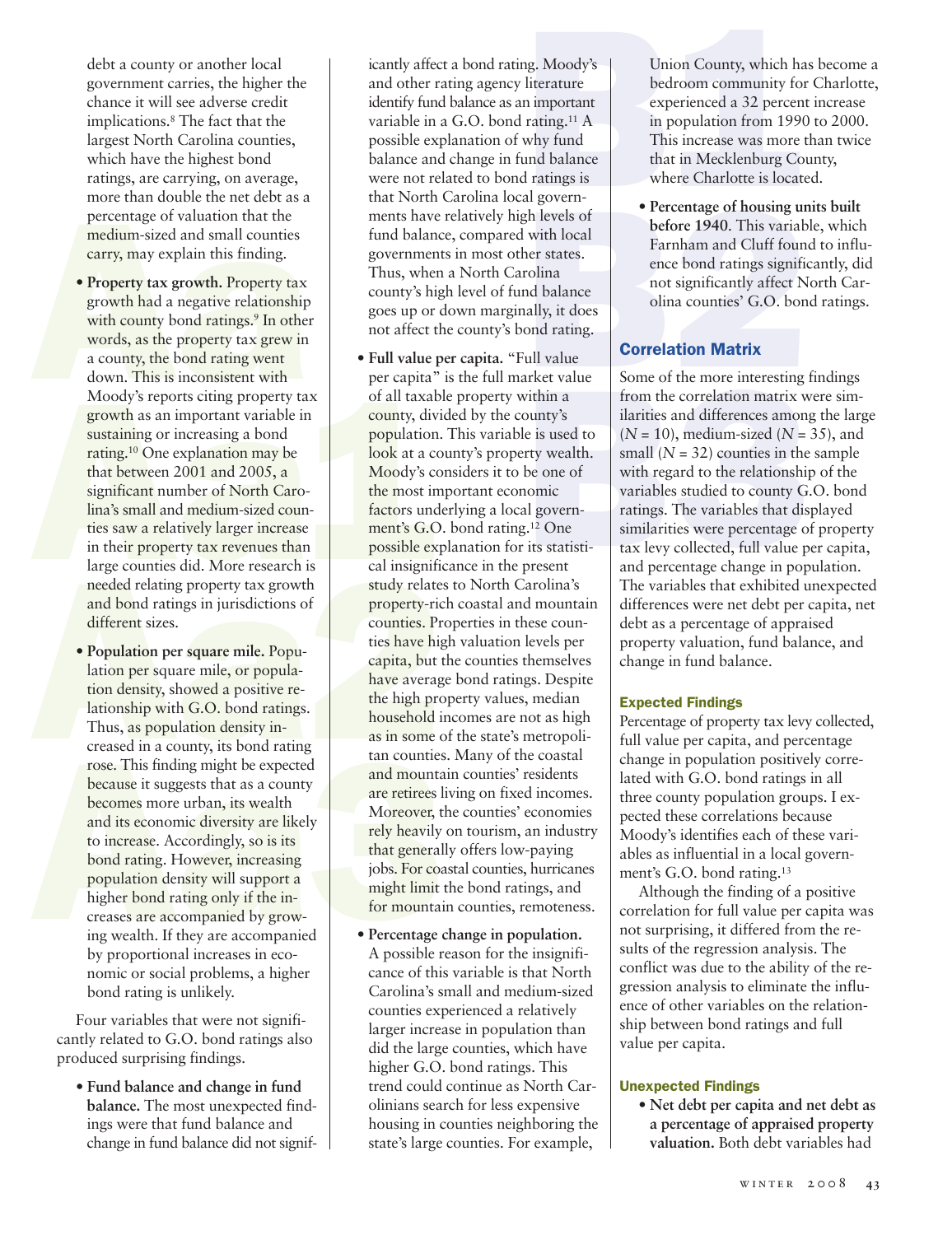

a positive relationship with G.O. bond ratings for the large counties. In other words, the more debt held by a large county, the higher the bond rating it obtained. In contrast, for both the medium-sized and small counties, the debt variables did not correlate with bond ratings. This difference may be explained by the ability of North Carolina's more affluent large counties to carry relatively larger sums of debt, in the view of Moody's, than the small and medium-sized counties can. A possible reason for the finding regarding the large counties is that Moody's considers North Carolina counties' G.O. debt levels, even for the large counties, to be moderate compared with debt levels for counties and other local governments in many other states.

**• Fund balance and change in fund balance.** The two financial variables correlated negatively in some of the population groups. In the large-county category, fund balance correlated negatively with bond ratings. One possible explanation is that North Carolina's lower-rated large counties are carrying higher levels of fund balance than the

# **Baa**

higher-rated large counties, in an attempt to improve their finances and bond ratings. Similar to the findings of the regression analysis on changes in fund balance, the findings of the correlation matrix showed change in fund balance to have a negative relationship with medium-sized county bond ratings. Both small and large counties' bond ratings did not significantly correlate either negatively or positively with change in fund balance. This finding prompts the question, Why would increases in fund balance not result in higher bond ratings, or why would decreases in fund balance not result in lower bond ratings? As previously stated, Moody's identifies fund balance as important to a bond rating. A reason for this finding, again, might be the healthy or relatively high levels of fund balance that North Carolina counties carry. Another reason might be that marginal changes in fund balance may have little effect on bond ratings.

# **Limitations and Future Research**

Although the study produced some interesting results, the research methodology had a few limitations. First, because of data and time constraints, the study used only one administrative variable. Second, the study examined the effect of only eleven variables on G.O. bond ratings and only for North Carolina counties with a Moody's bond rating. Third, the study looked at North Carolina counties only as one large group and three smaller groups. Because of these groupings, the study could not identify all of North Carolina counties' individual influential variables. Each county may have different variables contributing to its bond rating. Hence, this study should not be used as a substitute for an evaluation to determine what variables are influencing a specific county.

Future research on North Carolina counties' G.O. bond ratings could shed more light on the subject. It might look at other administrative variables and their effect on bond ratings, because local government officials have more potential to control such variables. Future research also might statistically evaluate the effect of other debt, economic, financial, and factors on bond ratings of counties and other local gov-